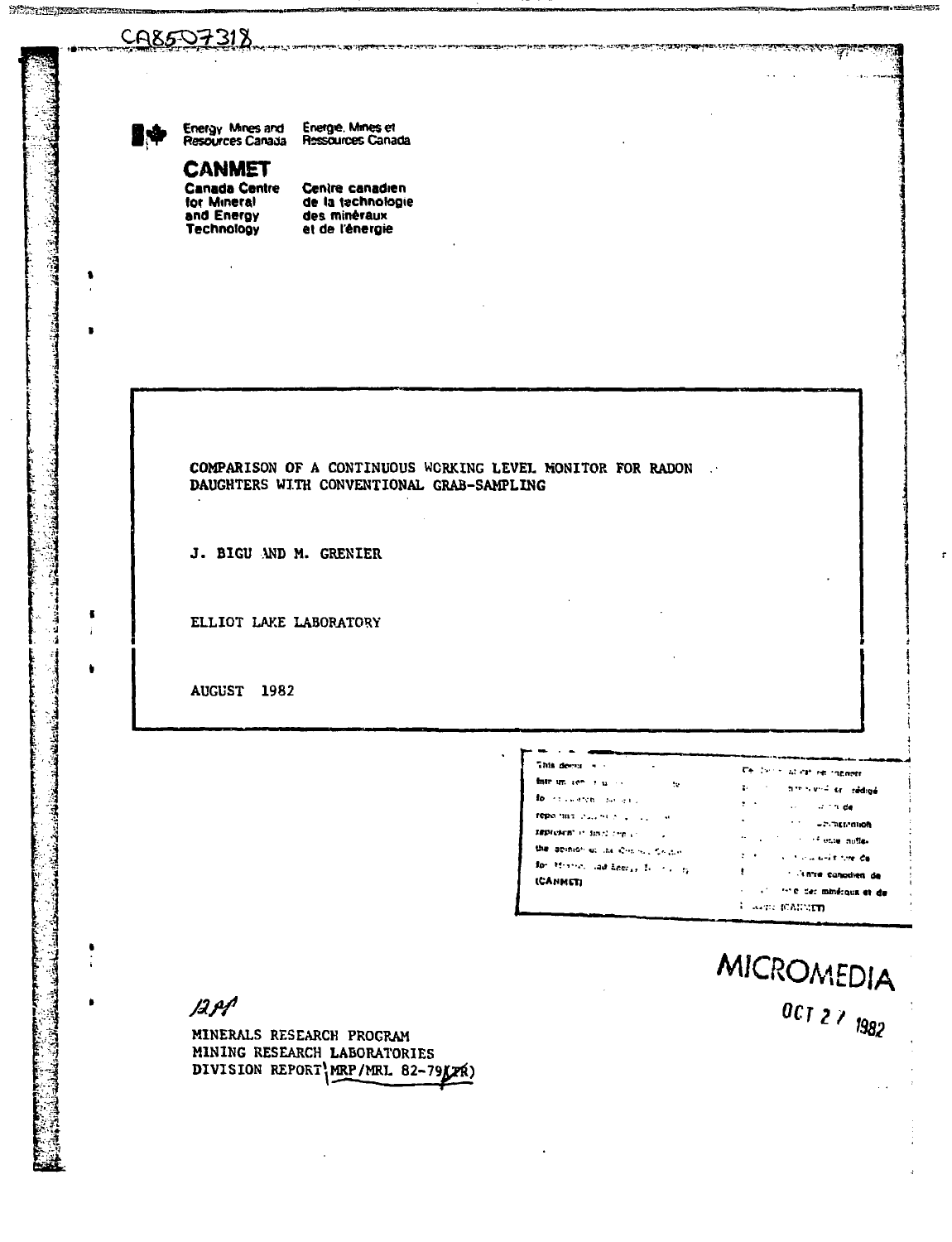# **COMPARISON OF A CONTINUOUS WORKING LEVEL MONITOR FOR RADON DAUGHTERS WITH CONVENTIONAL GRAB-SAMPLING**

 $\mathbf{i}$ 

 $\cdots$  with  $\cdots$  in  $\cdots$ 

**by**

**J. Bigu\* and M. Grenier\*\***

# **ABSTRACT**

**An evaluation of a radon daughter monitor was carried out under laboratory controlled conditions. The monitor operates on continuous sampling and time integrating principles and was tested in conjunction with a newly designed, large, radon/thoron room calibration facility. The monitor was tested under constant and rapidly fluctuating radiation conditions. Experimental data obtained with the monitor were compared with data obtained by conventional grab-sampling and with an automated radon daughter/thoron daughter 'grab-sampler<sup>1</sup>. The Working Level used in the tests ranged from less than 0.01 '. to approximately 10 WL. The measurements were carried out under low aerost concentration (1 x**  $10^3 - 2 \times 10^3$  **cm<sup>-3</sup>, approximately) to study plate-o'i: effects in the sampling head. Good agreement (within about 10Z) was found between the monitor, conventional grab-sampling and the automated grab-sampler. This work is a continuation of previous work conducted in a radon/thoron 'box' and in an underground uranium mine. The monitor should prove quite flexible, useful and reliable for monitoring underground and surface environments in the uranium mining industry.**

**\* Research Scientist and Radiation Project Leader, \*\* Physical Scientist, Elliot Lake Laboratory, CANMET, Energy, Mines ar.d Resources Canada, Elliot Lake, Ontario, Canada.**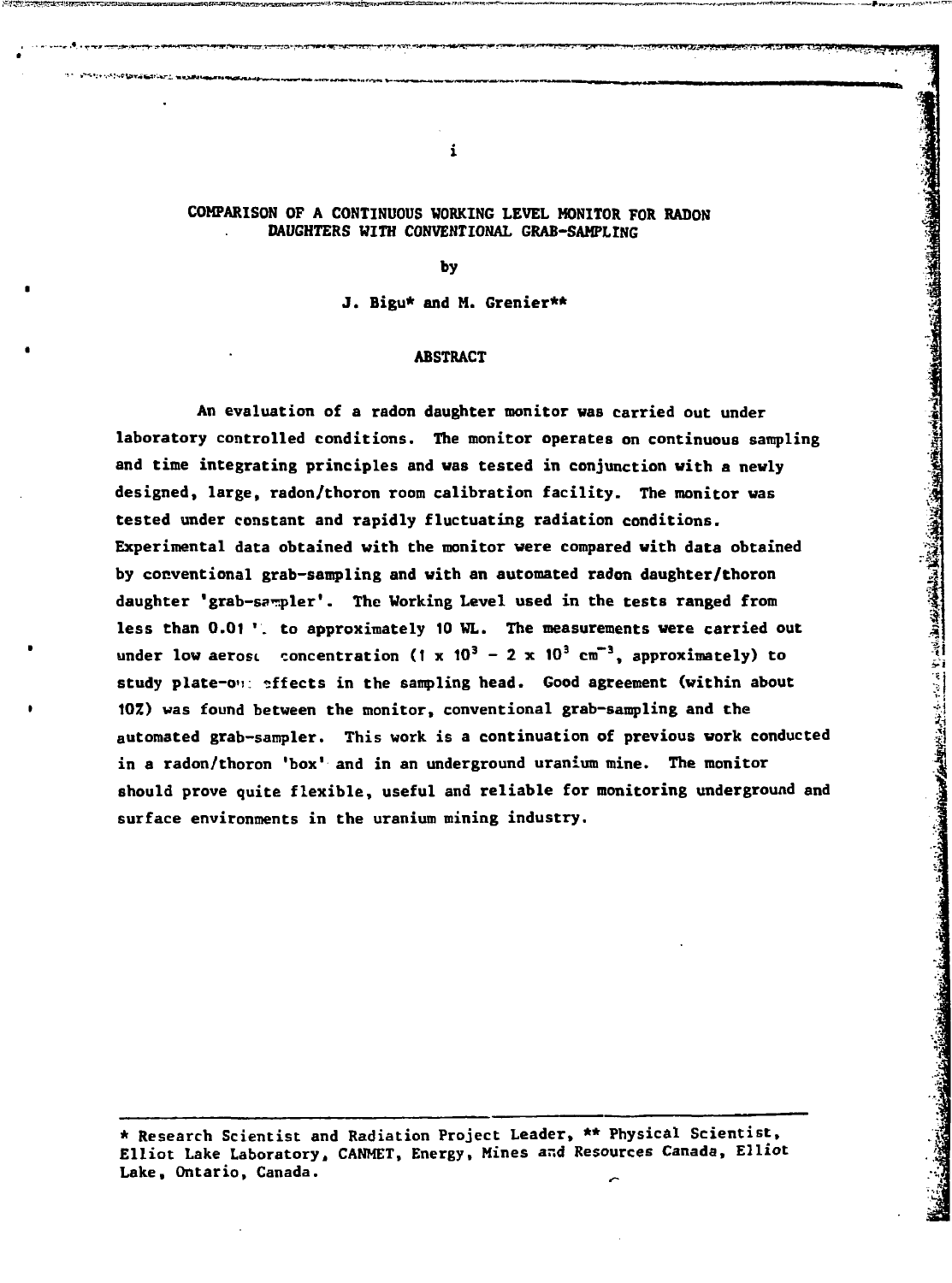#### **INTRODUCTION**

**Monitoring of radon daughters, and other radioactive airborne contaminants, in uranium mines is essentially of two kinds : discrete sampling, i.e., grab-sampling, and continuous sampling.**

A number of instruments has been developed in recent years to **monitor radiation levels of the decay products of radon and thoron. However , although the field of radiation instrumentation has proliferated, there is a 3. need for a n automated area monitorin g instrument wit h memor y storage capabilities suitable for unattended monitoring for extended periods of time .** Such an instrument could be used extensively in underground environments for air quality monitoring purposes. An instrument of this kind, operating on time integrating principles. is available and has been tested under controlled laboratory conditions in a large radon/thoron room designed for calibration **laboratory conditions in a large radon/thoron room designed for calibration |**

This report presents data pertaining to a technical evaluation of the instrument referred to above. Work conducted previously with the same instrument has been reported elsewhere (1,2). In previous work experimental data was obtained using an early sampling head design that exhibited plateout problems, particularly at low aerosol concentration. Data were obtained under laboratory-controlled conditions in a radon/thoron box desigmed for calibration purposes (1) and in an underground uranium mine (2). The data reported here have been obtained with a newly designed sampling head with substantially improved plate-out characteristics in a recently designed and mentation. The instrument has been described in detail elsewhere (1,2), but will be described here again for completeness. The instrument has been

 $\blacksquare$ 

?3SS!

**4 i**

Check Miles of

**Address Company Address Company of Company Address Company Address Company Address Company Address Company Address Company Address Company Address Company Address Company Address Company Address Company Address Company Ad**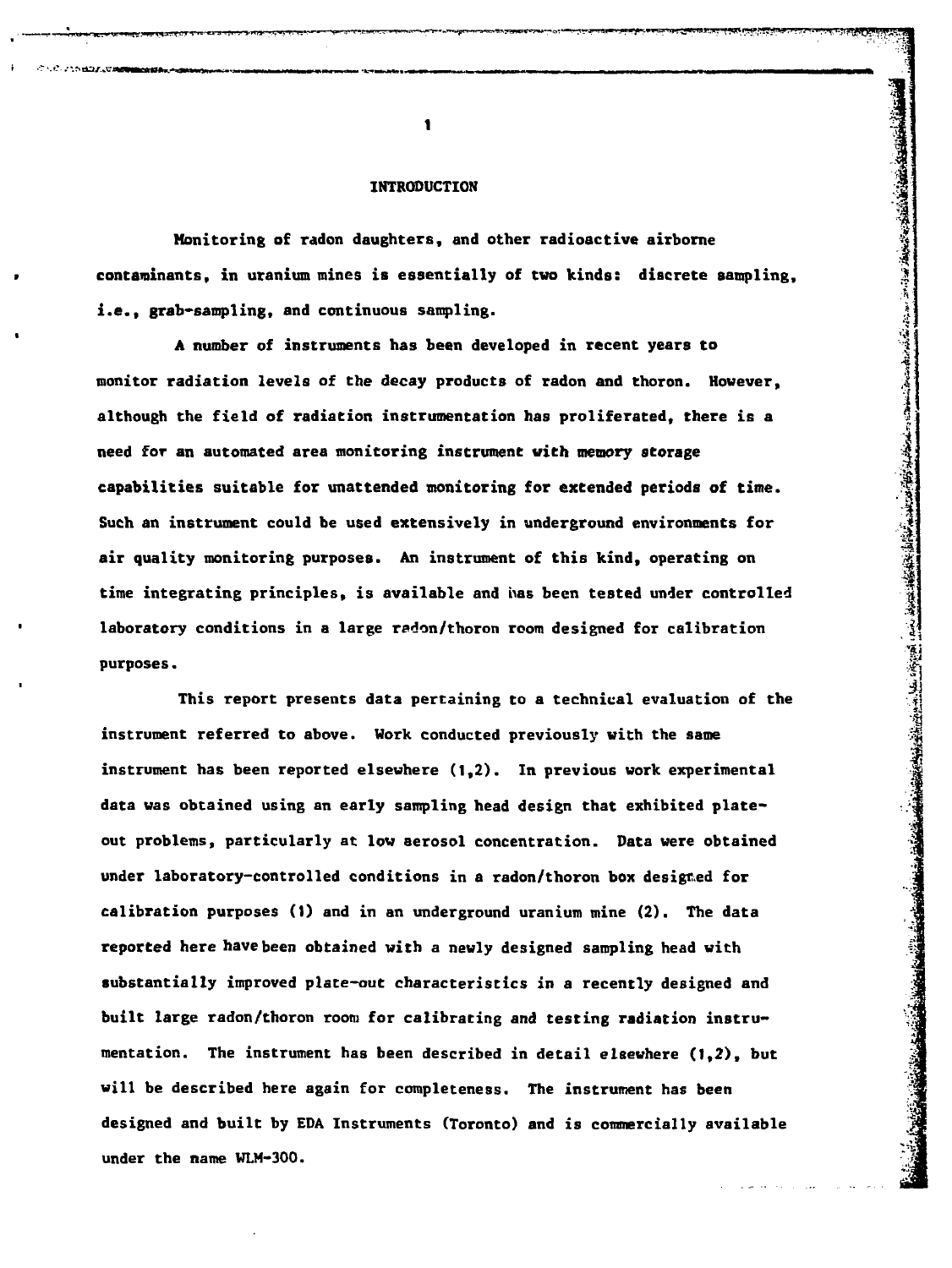# **DESCRIPTION OF THE APPARATUS**

**The EDA WLM-300 basically consists of a sampling-detection system, a memory unit to store data, and read-out and print-out capabilities. The instrument operates by sampling air in a continuous fashion. Decay products are deposited on a sampling filter facing the detector and the a-count is integrated in a manner described below. The instrument is claimed to be dust-proof, moisture-proof and shock-proof.**

**The detection-sampling 'head\* consists of a sample holder housing a** filter (Millipore 0.8 um AA) supported by a fine stainless steel wesh screen. **A ruggedized silicon-barrier detector (450 mm<sup>2</sup> active area) faces the active side of the filter. The detector-filter separation is about 3.2 mm, according to the manufacturer's specifications.**

**The front-end electronic circuitry of the detector has a voltage threshold corresponding to an a-energy of about 2 MeV to eliminate contributions j** from electronic noise and  $\beta$ -radiation.  $\alpha$ -particles in the 2 MeV to 10 MeV energy range are in principle detected and counted. Although the apparatus has no pulse height analysis capabilities, it is provided with an output jack to enable interfacing with an external multi-channel analyzer (MCA) for pulse **to enable interfacing with an external multi-channel analyzer (MCA) for pulse •**

The new filter-detector holder is cylindrically shaped and is made of a plastic material (Teflon) consisting of an upper and a lower part. In the normal operating mode, the upper part is fitted, leak-free, by means of an **<sup>1</sup>O'-ring, to the lower part by screwing the former into the latter. The upper** part has four exhaust holes leading to the inlet of a small self-regulated sampling pump (1 L/min) which draws air in and passes it through the sampling filter facing the detector. The lower part has a circular inset where the detector is located about 1 mm below two inlet slits of rectangular cross-

**I detector is located about 1 nan below two inlet slits of rectangular cross-**

 $\overline{2}$ 

 $\mathcal{L}$  . In the contract of the contract of  $\mathcal{L}$ 

**!**

**x**

i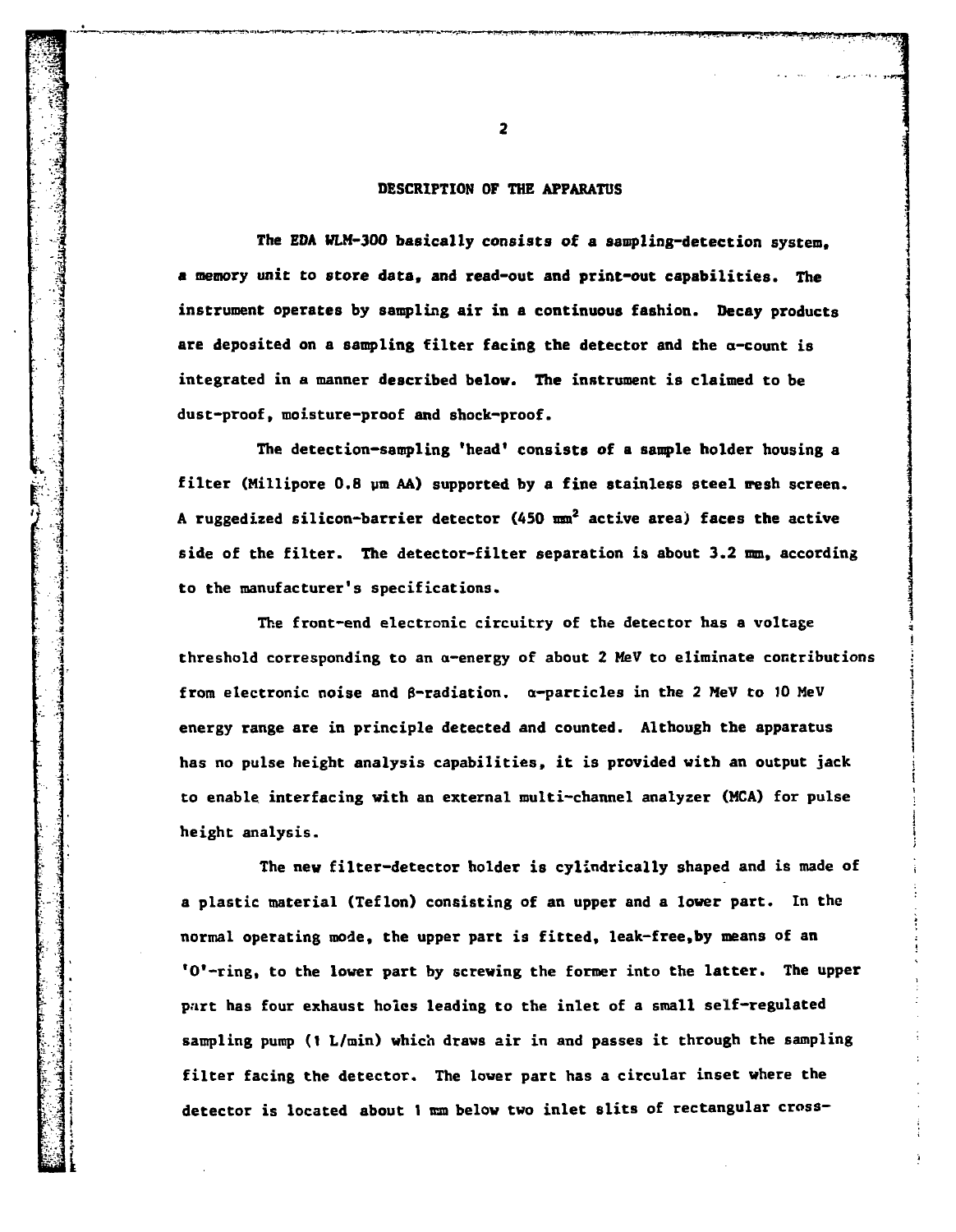**section, approximately 9 mn x 2 ran and symmetrically oriented at ISO" from each other, permitting air to be sampled to pass through a filter facing the detector.**

The detection-sampling head is located in a re-entrant 'cavity' **built on one side of the instrument case. The inlet access slits, detector and sampling filter are located at an approximate depth of 15 ran from the surface of the case.**

**The instrument has a liquid crystal display (LCD) which displays the a-count rate internally obtained by dividing the total number of a-counts by the total sampling time, and the WL obtained from the above a-count rate and a given numerical conversion factor.**

**A memory unit enables data storage which can be later retrieved by an external printer. Data are gathered every 6 min or 60 min. The memory capacity is 4.1 days if data are gathered every 6 min, or 41 days if data are gathered every 60 min.**

**The data stored can be retrieved in the following forms:**

- **a) As differential a-count at any given time. This is the a-count obtained by subtracting the total a-count stored up to the last (previous) count, from the total a-count up to this time;**
- **b) As total a-count. This is the total, accumulated, a-count up to the time data are retrieved;**
- c) As differential WL. This is calculated from item (a) and a given numerical conversion factor; and **conversion factor; and |**
- **d) As a time integrated WL which is calculated from the integral, total a-count obtained, the total counting time, and the same conversion factor**

**For simplicity the WLH-300 will be referred to hereafter as the monitor.**

**i!**

**1**

 $\overline{\mathbf{3}}$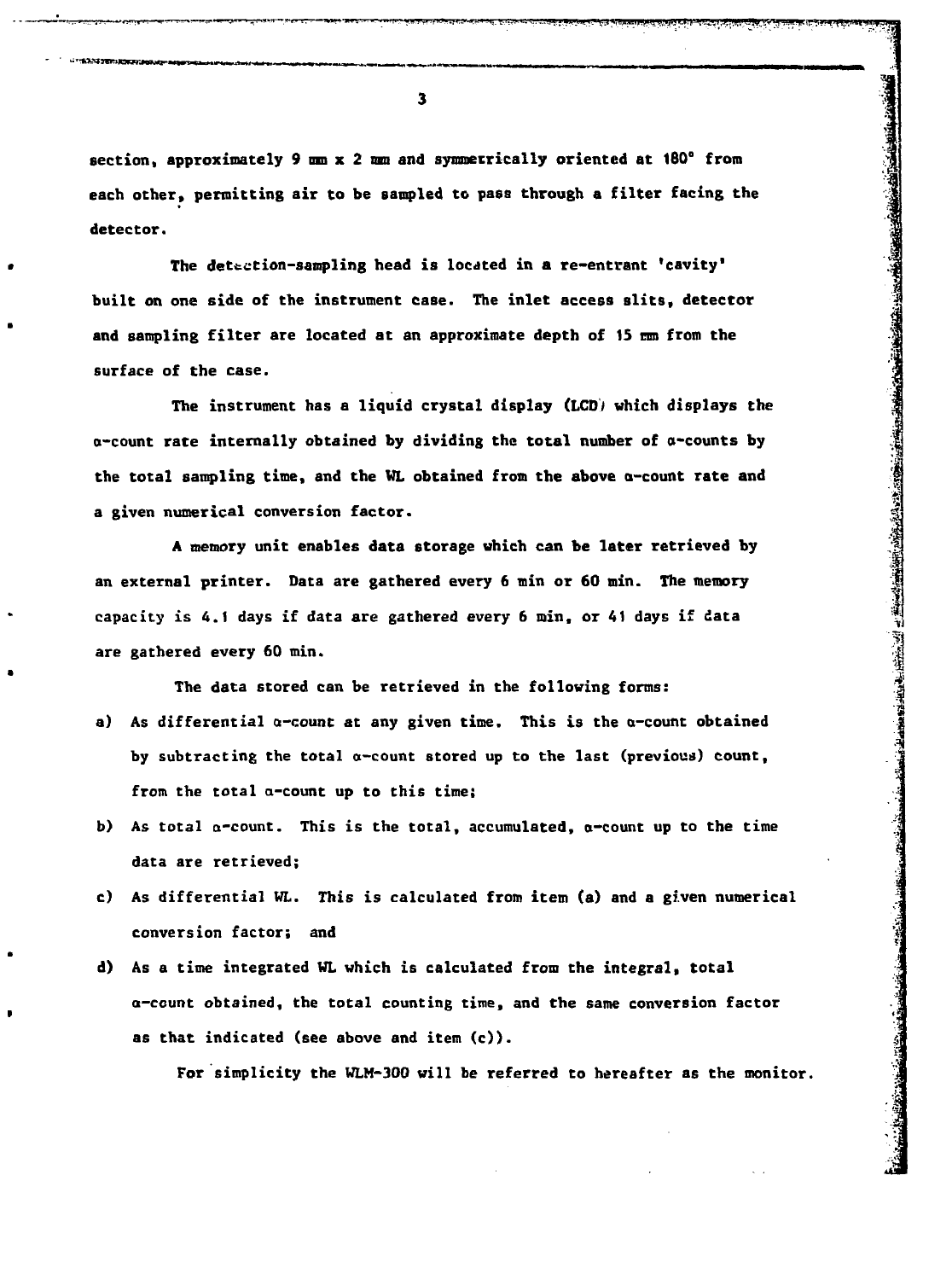#### **EXPERIMENTAL PROCEDURE**

**The monitor was tested under laboratory-controlled conditions in a large radon/thoron room designed for calibration purposes. Experimental data obtained with the monitor were compared with data obtained by conventional grab-sampling and by two automated Working Level monitors of the grab-sampling type. The Thomas-Tsivoglou, Markov and Kusnetz methods were used in conventional grab-sampling (3 to 7). The automated Working Level monitors used were the WL-tOOOC, a radon daughter/thoron daughter grab-sampler manufactured by Pylon Electronic Development (Ottawa) and a semi-continuous radon daughter Working Level Meter manufactured by Harshaw Instruments (U.S.A.) under the commercial name of Radon Daughter Detector model 101 and Radiation Computer model 100. The results obtained with the Harshaw instrument will be given elsewhere. 3**

**The monitor was tested under constant and rapidly fluctuating ' radiation conditions in order to compare the time response of the monitor \ with -hat of conventional grab-sampling by different methods and of other ; automated systems. j**

بأندقة وتخاذنا ومنسا التماشدان

**j**

**|**

t

**1**

### **EXPERIMENTAL RESULTS AND DISCUSSION j**

**Figures 1, 2 and 3 show experimental data obtained with the WLM-300, j the Markov method (conventional sampling) and with the Pylon WL-1000C using ! three of its programmable methods (8), e.g., the Rolle and Kusnetz methods j and a short a-spectroscopy method for determining radon daughter concentration** and Working Level, WL(Rn).

The first portion of the monitor's WL-profile shown in Fig. 1 shows **The first portion of the monitor's WL-profile shown in Fig. 1 shows \** WL(Rn), until a steady-state condition is reached where a further activity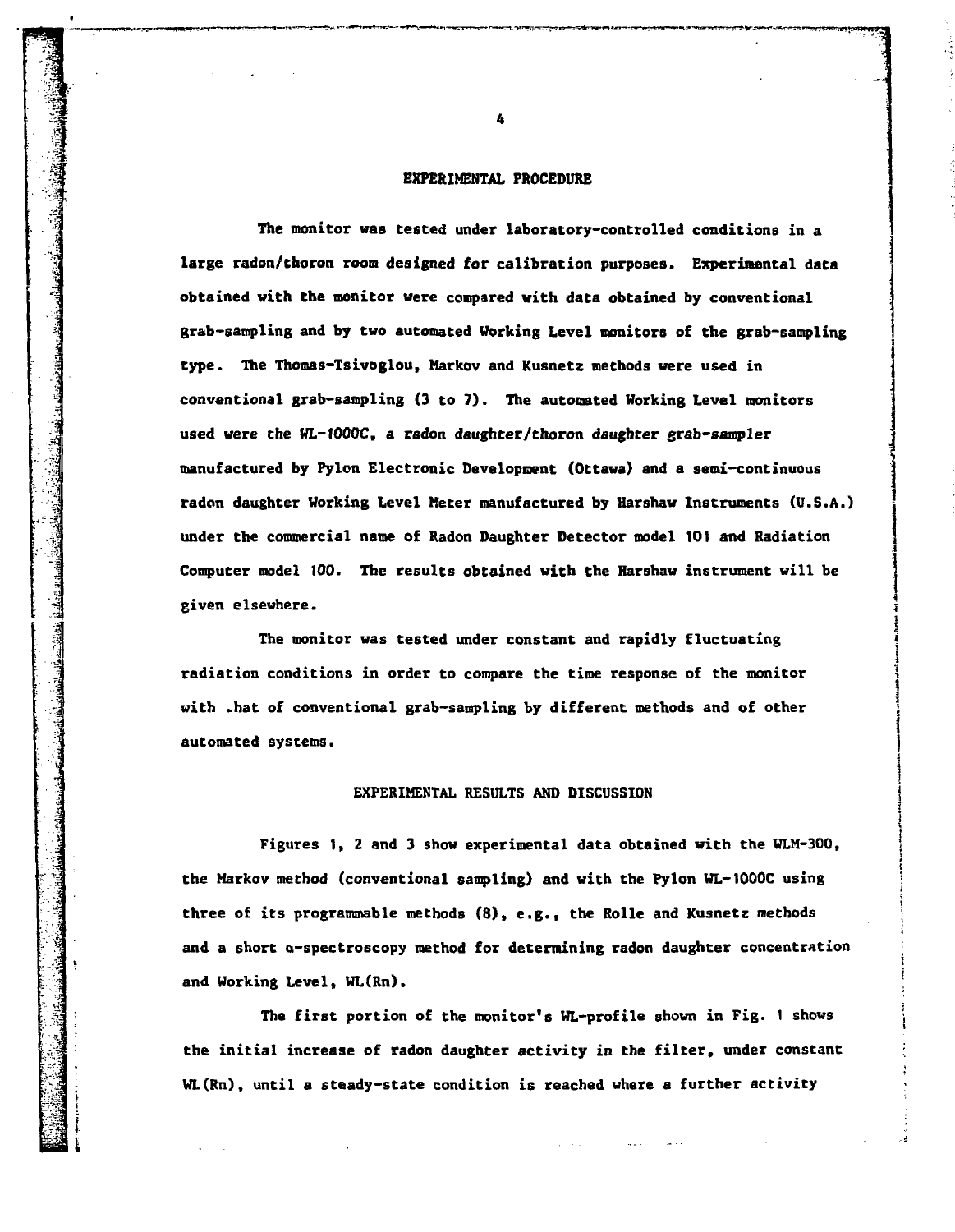

u.

Fig. 1 - WL(Rn) versus time for the WL-1000C (Rn a-spectroscopy,  $-\equiv$ -, Rolle method,  $-\infty$ ), the Markov method (-a-) and the EDA VLM-300 (---). Measurements were carried **out in a radon room.**

-.^a:. . ••£-— ,|<sup>&</sup>lt;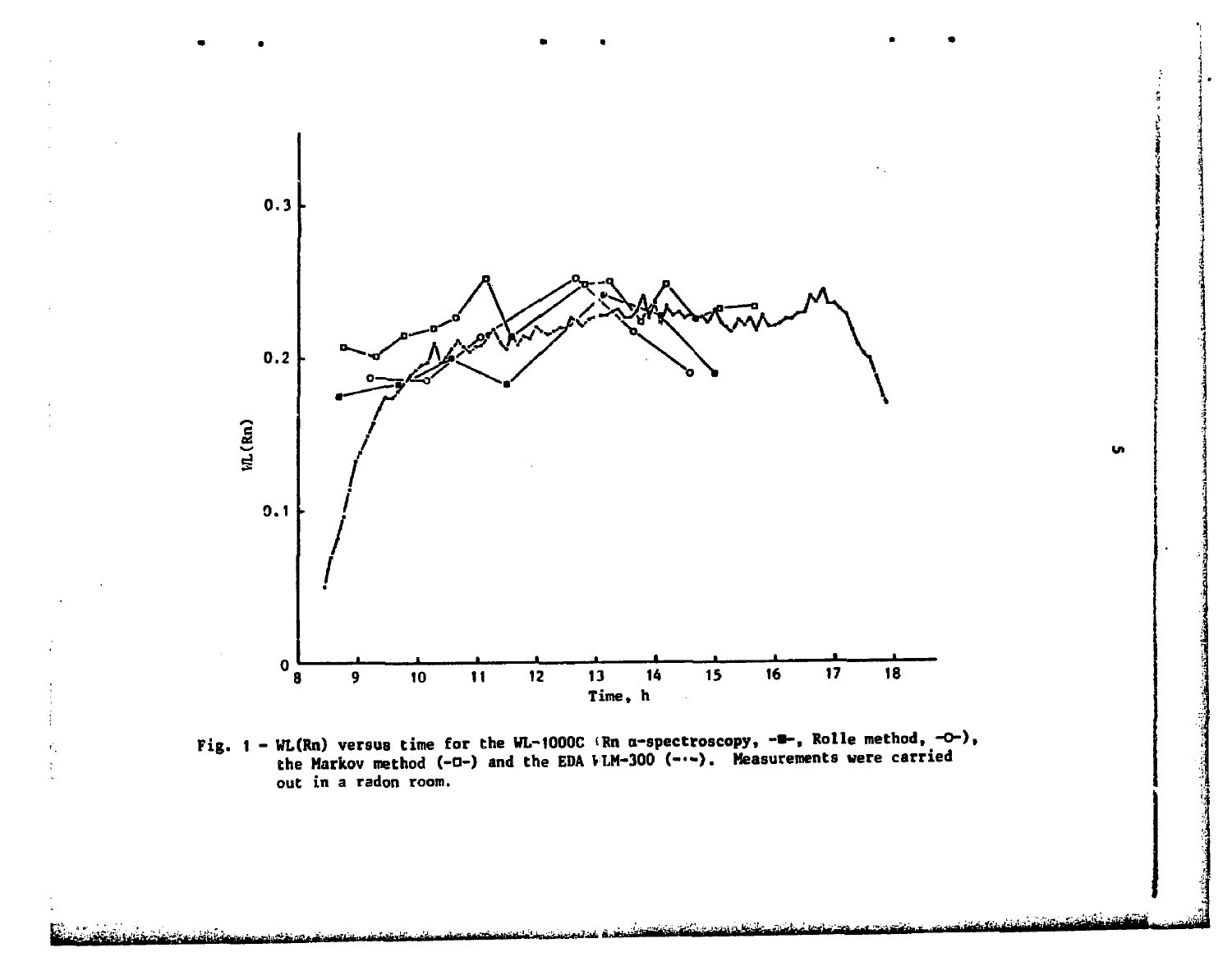

ĵ

V.



**Fig. 2 - WL(Rn) versus time for the WL-1000C (Rn a-spectroscopy, -•-, and Rolle method, -O-) , the Markov method, -•-, and tl.e EDA WLM-300 (-•-). Measurements were carried out in a radon room.**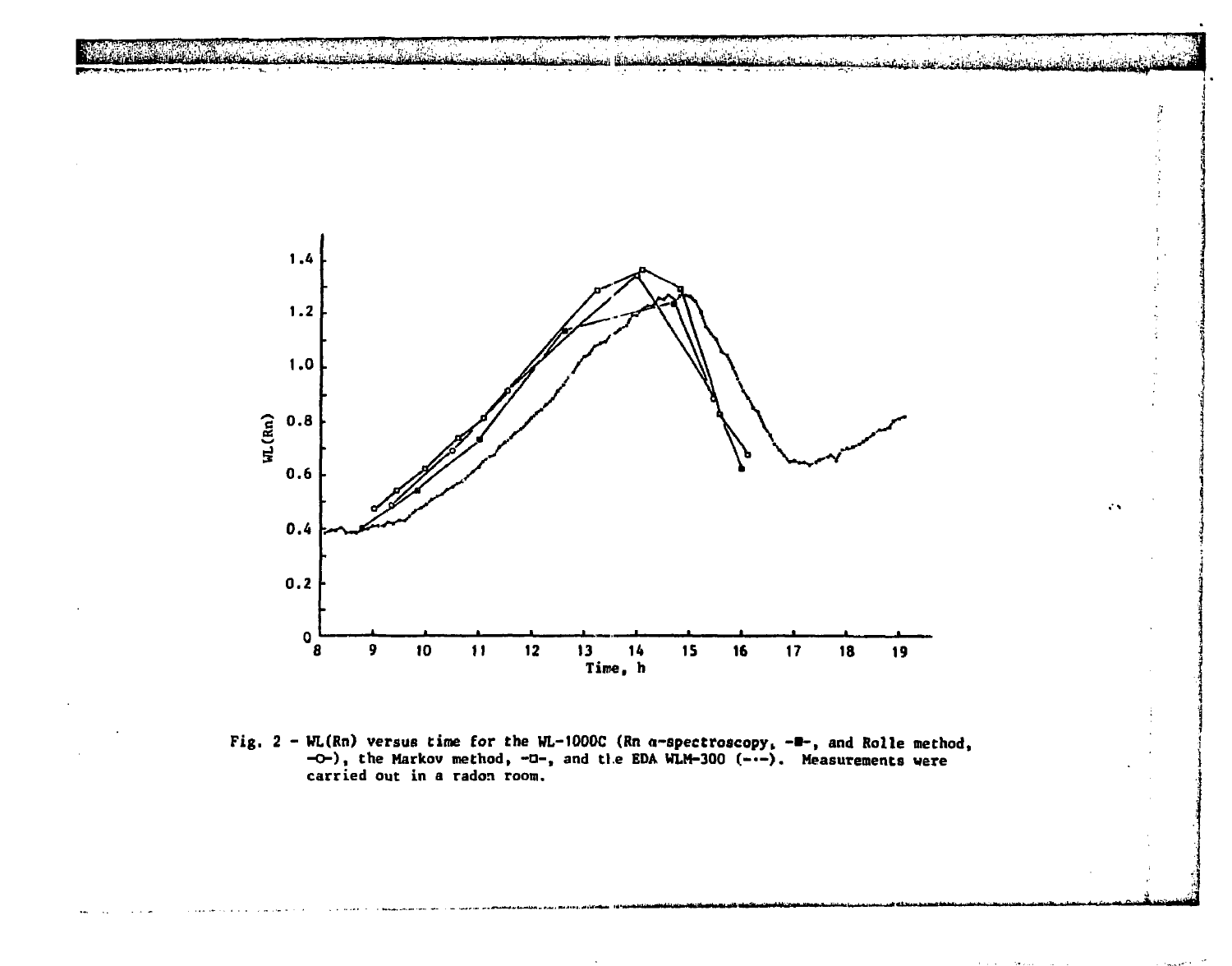

À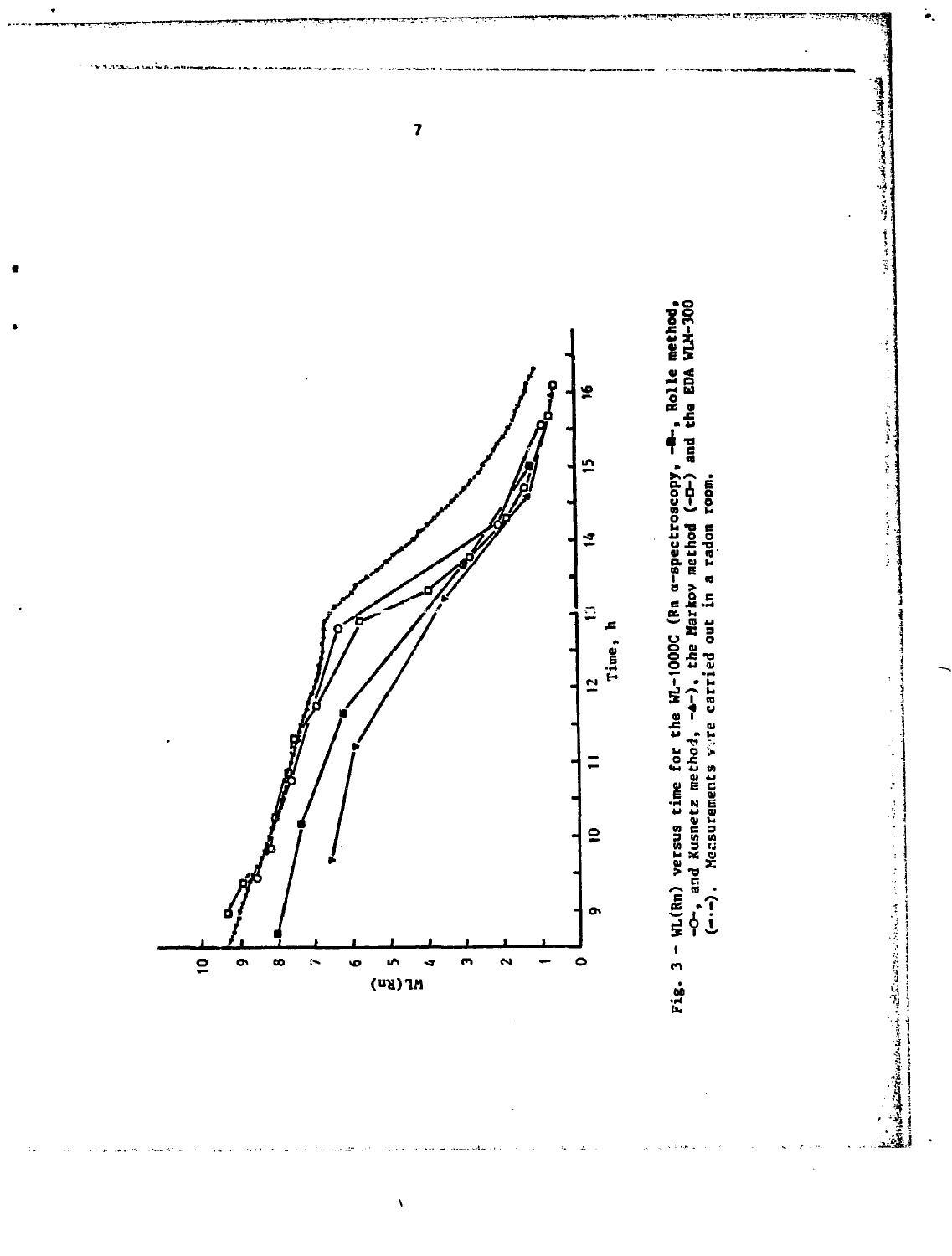**increase in the filter is compensated by radioactive decay.**

**The WL(Rn) in the radon/thoron room was changed by varying the air exhaust rare in the room and/or by changing the ventilation rate in the room by means of a mixing fan, e.g., see Fig. 1 and 3.**

**Figure 1 shows that if the average of grab-sampling data, including the WL-1000C, is taken, the agreement with WLM-300 data is quite good provided WL(Rn) in the room remains relatively constait during the sampling period.**

**Good agreement is also obtained from Fig. 1,2 and 3, where the monitor's data lag behind grab-sampling data by about 1 h. This effect can be clearly seen under changing UL(Rn) conditions. However, this result agrees with theoretical predictions as indicated elsewhere (1,2).**

**In summary, the agreement between the WLM-300, with the new sampling** head, and grab-sampling data is quite good even at low aerosol concentration **conditions as those of the present series of measurements. We now use the ; instrument in our large radon/thoron calibration room for continuous WL(Rn) j monitoring purposes in conjunction with a laboratory technical evaluation of ; personal a-dosimeters. Furthermore, the monitor is also used at tailings ' sites to monitor the sub-surface WL(Rn) by methods that will be described i elsewhere. j**

**I**

**S**

ilia.

#### **CONCLUSIONS \**

**The data presented in this report show that the monitor agrees fairly : well with grab-sampling measurements. Because of the physical principle on which the monitor is based, its response to fast changes in radiation levels is somewhat limited showing & time-lag for radon daughters of about 1 h.**

**The WLM-300 should prove a qufte flexible and useful instrument for monitoring underground and surface environments in the uranium mining industry.**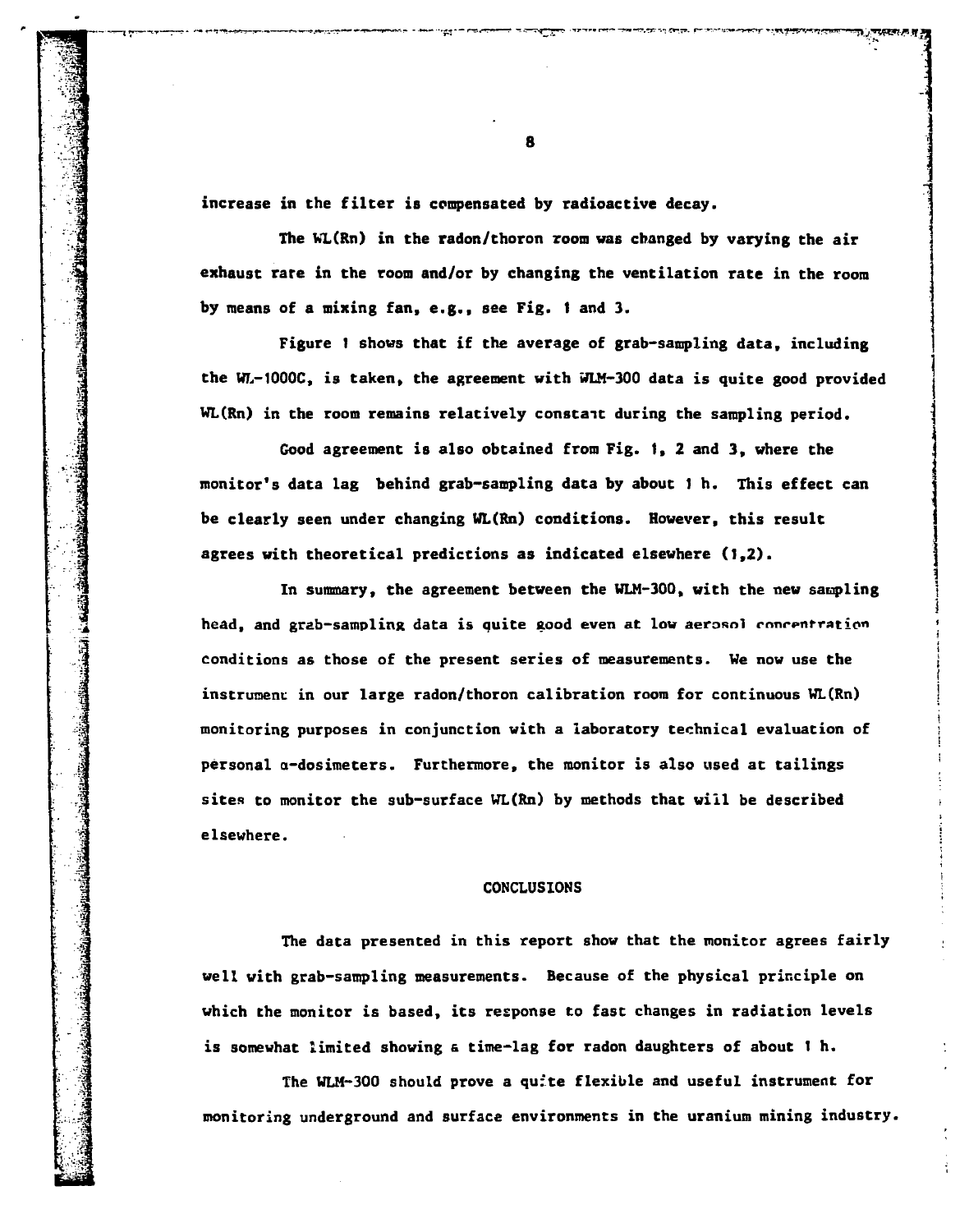**The memory capabilities of the instrument are particularly notevorthy and its flexibility ideally suitable for experimental &nd theoretical applications.** ';

'•i

 $\frac{1}{2}$ 

**i**

## **« ACKNOWLEDGEMENTS**

The authors are grateful to B. Kaldenbach and G. Bennett (EDA **Instruments) for tlie loan of the instrument with which these studies have been carried out.**

## **REFERENCES**

- **1. Bigu, J. and Grenier, M., "Calibration of environmental monitors operating on time integrating principles for radon/thoron decay products"; Division Report MRP/MRL 82-36 (TR), CANMET, Energy, Mines and Resources Canada; March 1982.**
- **2. Bigu, J. and Grenier, M., "Technical evaluation of a radon daughter continuous monitor in an underground uranium mine"; Division Report • MRP/MRL 82-65 (TR), CANMET, Energy, Mines and Resources Canada; July 1982. j**
- **3.** Tsivoglou, E.C., Ayer, H.E. and holaday, D.A., "Occurrence of nonequilibrium atmospheric mixtures of radon and its daughters"; Nucleonics, vol 11, No. 9, pp 40-45; 1953.
- 4. Thomas, J.W.. "Measurement of radon daughters in air"; Health Physics, vol 23, pp 783-789; 1972.
- 5. Markov, K.P., Ryabov, N.V. and Stas, K.N., "A rapid method for estimating **the** hazard associated vith the presence of radon daughter products in air"; At Ehnerg. vol 12, p 315; 1962.
- 6. Kusnetz, H.L., "Radon daughters in mine atmospheres"; Am Ind Hyg Assoc J, **vol 17, p 1; 1956.**

**9**